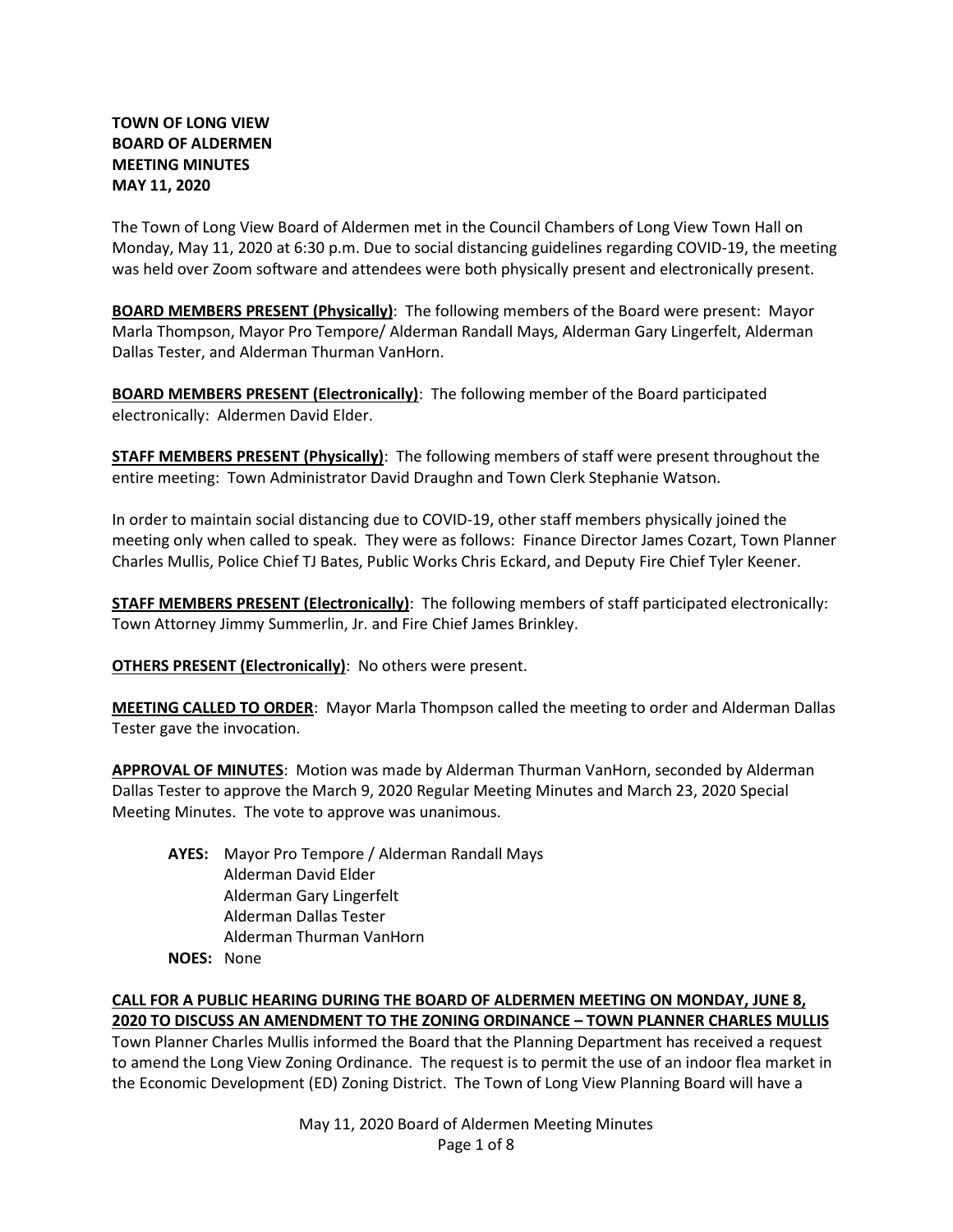recommendation on this potential amendment to the Board of Aldermen next month. The Planning Board will be meeting next Thursday.

He asked that the Board of Aldermen call for a public hearing for next month's regularly scheduled meeting, to be held on Monday, June 8, 2020, in order to receive public input concerning the proposed amendment to the Long View Zoning Ordinance regarding an indoor flea market in the Economic Development Zoning District.

When Alderman Thurman VanHorn asked where the requested rezoning was, Mr. Mullis stated that the property was located at 343 23<sup>rd</sup> St SW. The gentleman requesting the rezoning has not yet purchased the property but is waiting for rezoning approval. The property has been vacant for quite a few years.

Alderman Gary Lingerfelt stated that the building was previously used as a warehouse for Synthetics. Before that it was used by a furniture company.

Motion was made by Alderman Thurman VanHorn, seconded by Alderman Randall Mays to call for a public hearing on during the regularly scheduled meeting on Monday, June 8, 2020 to discuss the amendment to the Town of Long View Zoning Ordinance. The vote to approve was unanimous.

**AYES:** Mayor Pro Tempore / Alderman Randall Mays Alderman David Elder Alderman Gary Lingerfelt Alderman Dallas Tester Alderman Thurman VanHorn **NOES:** None

# **FIRST BUDGET READING FOR THE PROPOSED 2020-2021 BUDGET – TOWN ADMINISTRATOR DAVID DRAUGHN**

Town Administrator David Draughn informed the Board that the 2020-2021 Budget is available for review and adoption. The budget has been prepared consistent with the Board of Aldermen's direction. It is balanced and prepared in accordance with the North Carolina Local Budget Fiscal Control Act.

The General Fund recommended budget for Fiscal Year 2020-2021 is \$3,578,299.00. The tax rate is set at \$0.57 per 100 valuation with no tax increase recommended. It also sets a 5% increase in sanitation fees due to an increase from our provider: Republic Services.

The Utility Fund proposes a spending program of \$2,050,600. It also proposes a 3% increase in water and sewer rates to pass on the increase from the Town's provider: City of Hickory.

The Federal and State Shared Proceeds Fund has a spending program of \$7,000.

The Powell Bill Fund has a spending program of \$144,203.

The Senior Day Out Fund has a spending program of \$8,000.

The total recommended operating budget is \$5,788,102 which is about a quarter of million dollars less than fiscal year 2019-2020.

> May 11, 2020 Board of Aldermen Meeting Minutes Page 2 of 8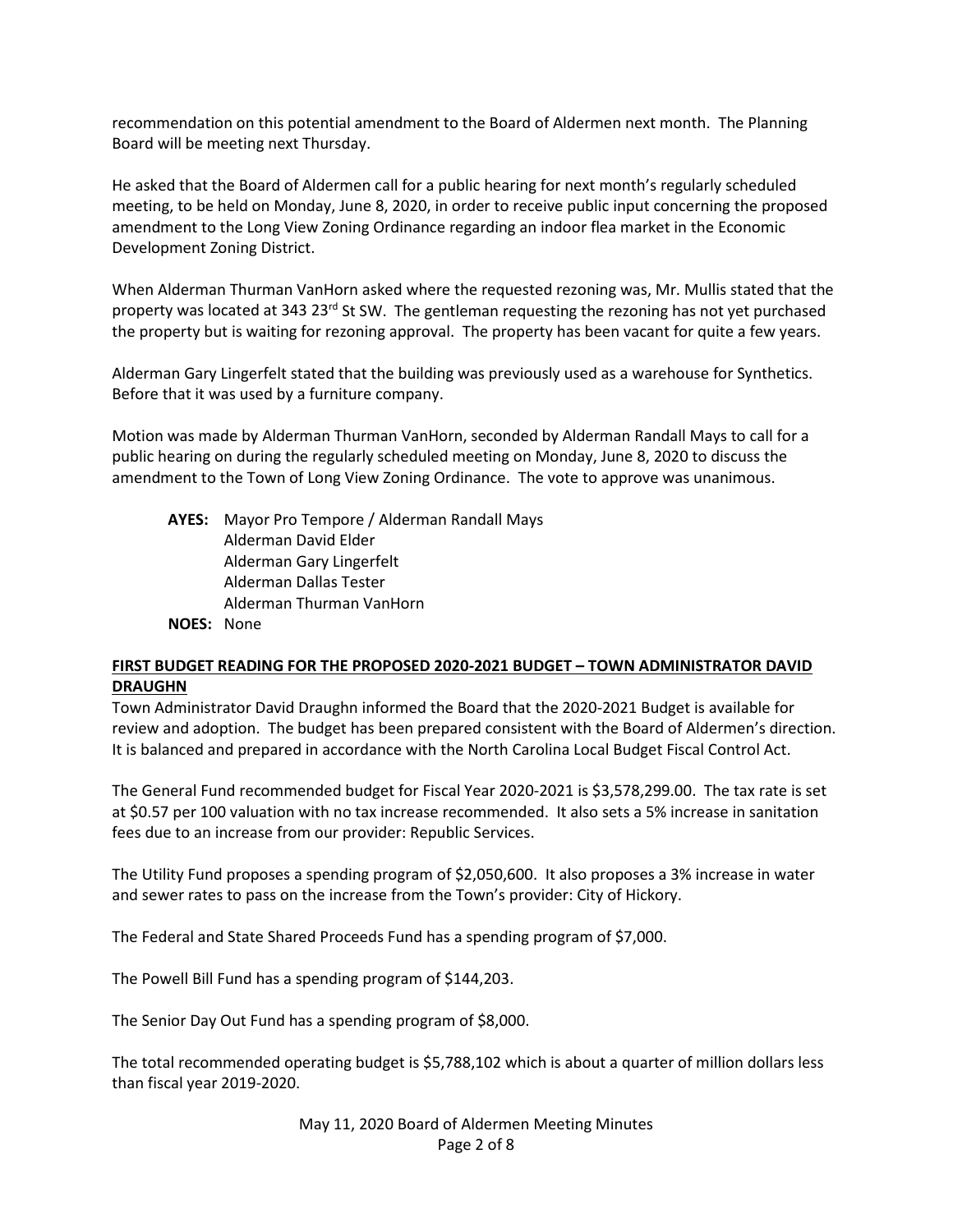Alderman Mays stated that in his 21 years as a Board member, this is the most inconsistent way to do a budget. This is due to the circumstances of the pandemic. He has never seen anything that is so unpredictable. It is very difficult, and the Board has to applaud staff for their work on creating the budget based on the things that are not known.

# **CALL FOR A PUBLIC HEARING DURING THE BOARD OF ALDERMEN MEETING ON MONDAY, JUNE 8, 2020 TO DISCUSS THE PROPOSED 2020-2021 BUDGET**

Town Administrator David Draughn requested that the Board of Aldermen call for a public hearing on Monday, June 8, 2020 to discuss and receive public comment on the proposed 2020-2021 budget. The Board of Aldermen would adopt the budget during the June 22, 2020 Board of Aldermen meeting.

Motion was made by Alderman Randall Mays, seconded by Alderman Gary Lingerfelt to call for a public hearing on Monday, June 8, 2020 to discuss and receive public comments on the proposed 2020-2021 budget. The vote to approve was unanimous.

**AYES:** Mayor Pro Tempore / Alderman Randall Mays Alderman David Elder Alderman Gary Lingerfelt Alderman Dallas Tester Alderman Thurman VanHorn

**NOES:** None

#### **FINANCE REPORT – FINANCE DIRECTOR JAMES COZART**

#### **General Fund Report**

Finance Director James Cozart informed the Board that in the General Fund with 83% of the budget year complete, revenues totaled \$3,962,822.44 or 85.64% of the budgeted revenues.

Expenditures totaled \$3,482,220.51 or 75.25% of budgeted expenses.

Revenues exceeded expenditures by \$480,601.93. The projected fund balance in the General Fund is \$3,170,696.93.

Alderman Randall Mays asked about restricted revenues being three times more than projected.

Mr. Cozart explained that the Town had the BB&T proceeds for the brush truck that the Town purchased. That is also where the Century funds and the OneH2 funds passed through.

#### **Utility Fund Report**

In the Utility Fund, revenues totaled \$1,724,918.76 or 86.9% of the budgeted revenue.

Expenditures totaled \$1,512,308.65 or 76.19% of budgeted expenses.

Revenues exceeded expenses by \$212,610.11.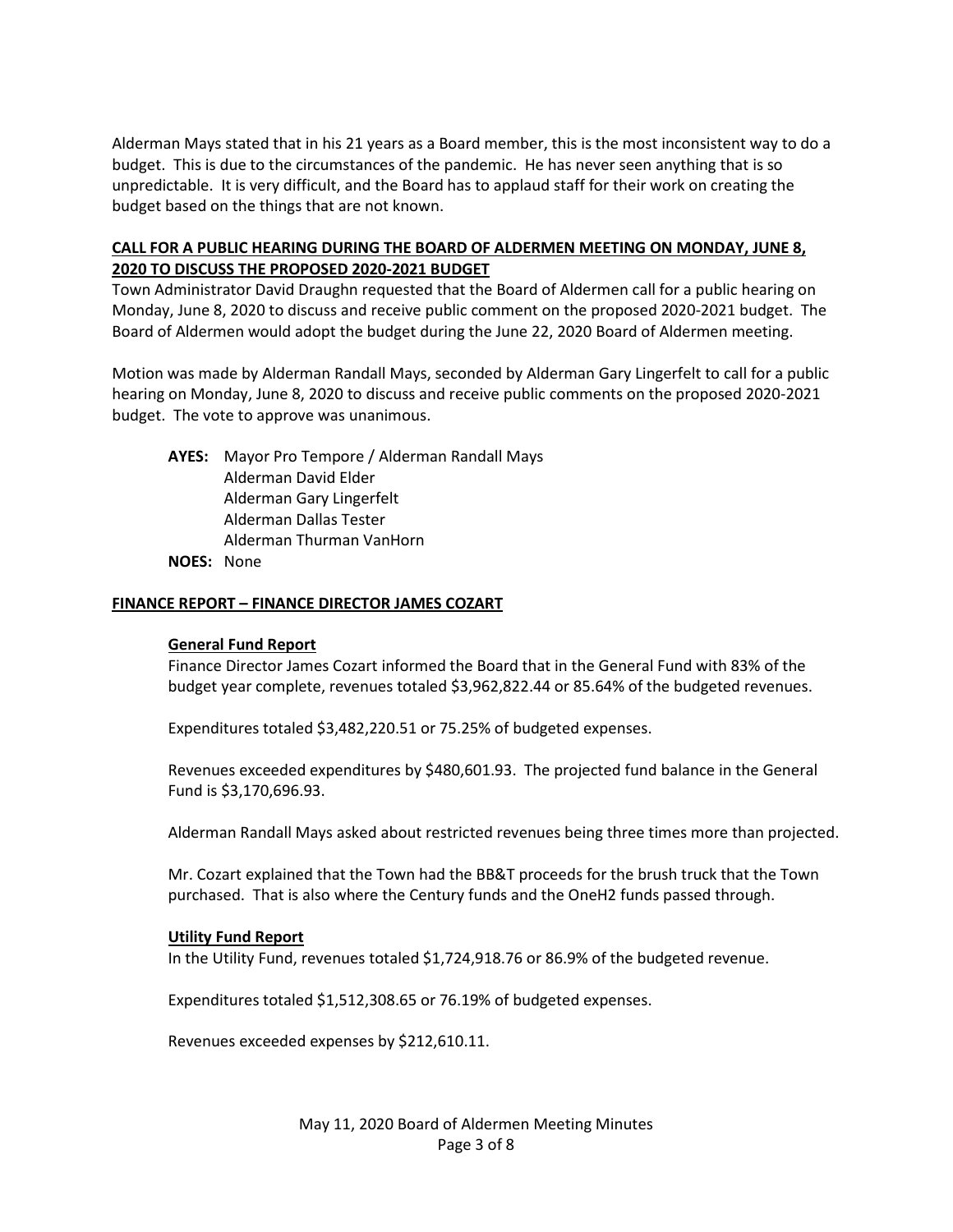### **Finance/Payment Software**

Finance Director James Cozart informed the Board that the Town is in the process of establishing an alternate payment method for Long View citizens. The software is through Invoice Cloud and the company has partnered with the Town's current Utility Software company: Southern Software. This service will be at no additional cost to the Town. Once established, customers will be able to make payments through a link on the Town's website or through an app they can load on their phone. Taking payments over the phone will be an option as well. If a customer wishes to make a payment over the phone, the Town will give them a phone number to call and enter their information.

With this software, the Town will be able to know in real time if someone makes a payment to their account. There would be a website set up for the Town that the Town can log in to. Not knowing when payments are made in real time has been an issue in the past and the reason the Town has not gone to online payments.

There is no start up fees for this software as it is covered through the Southern Software contract.

There is a process for getting this software installed and the Town should hopefully begin testing and training by the end of this week. The Town may be able to implement the software by early June. The fees that the Town will have with this new setup will be no greater than the fees the Town has with the current credit card setup.

With the current COVID-19 situation as it is, this will give residents alternative ways to make utility payments.

Alderman Elder stated that he felt that getting this new setup would be a no-brainer for the Town as it would add no extra costs to the Town.

# **ADMINISTRATOR'S REPORT – TOWN ADMINISTRATOR DAVID DRAUGHN**

#### **Department Reports**

#### **Fire Department – Fire Chief James Brinkley**

Town Administrator David Draughn called Fire Chief James Brinkley to speak.

Fire Chief Brinkley informed the Board that the department is still falling under the County's guidelines as far as medical response. The department is not responding to medical calls except for cardiac arrest or traumatic injuries. The lobby is still closed. He asked the Board to consider that although they are not running the full medical calls, they are still being exposed to the public for other calls. The idea is to limit exposure as much as possible due to social distancing. The county has provided the Town with PPE and currently the department is in good shape.

He briefly described what his department is doing in cases where there is a suspected COVID-19 case. He described what protective gear is worn.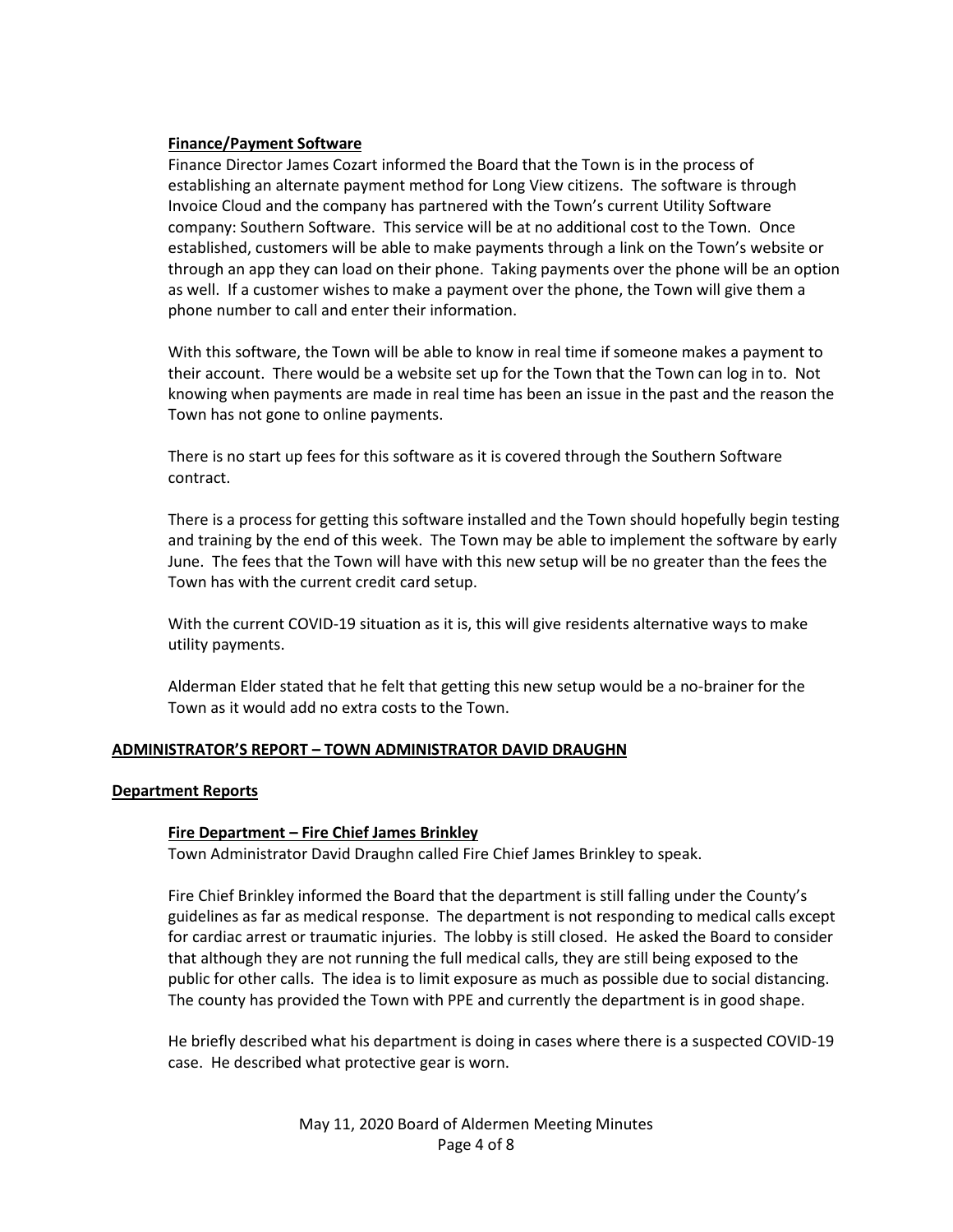The county is supposed to reevaluate what it plans to do with medical first response soon.

Burke County is still running everything. The Town is running using the Catawba County guidelines for both Burke County and Catawba County.

## **Public Works – Public Works Director Chris Eckard**

Town Administrator David Draughn called Public Works Director Chris Eckard to speak.

Mr. Eckard informed the Board that Public Works is pretty much business as usual. The building is closed. Social distancing is done as much as possible but practically all services are still being provided: cut-offs, cut-ons, etc.

#### **Police Department – Police Chief TJ Bates**

Town Administrator David Draughn called Police Chief TJ Bates to speak.

Chief Bates stated that he was grateful that none of the Town's staff has come down with COVID-19. The Town has been extremely fortunate and that is partially due to the Town putting stuff in place to limit exposure to employees.

The local Police Chiefs and Sheriff have a Zoom conference call every 72 hours. This makes sure all the departments are on the same page with executive orders, compliance, and staffing issues.

The department has limited EMS response. It is only done now if requested.

If possible, non-emergency reports are done by telephone. If responding to a residence is necessary, the officer asks the resident to come outside so that there is more space.

The entrance and exit to the police department have changed to limit exposure.

Command staff for the other agencies in the county have been working from home. Long View's command staff has not. As such, the department has had to tighten down on the entrances and exits to the building.

The department is following CDC guidelines on hand washing. Deep cleanings of the station occur twice a week. Cars are cleaned at least twice a shift and after anyone is transported.

Officers have at least two N95 masks and a few homemade face coverings. There is at least some type of eye protection in every car.

The department has only had one person miss work. This officer self-quarantined because the officer had a child that was tested for COVID-19.

Other than that, things are business as usual. Traffic enforcement shall now continue at 100 percent.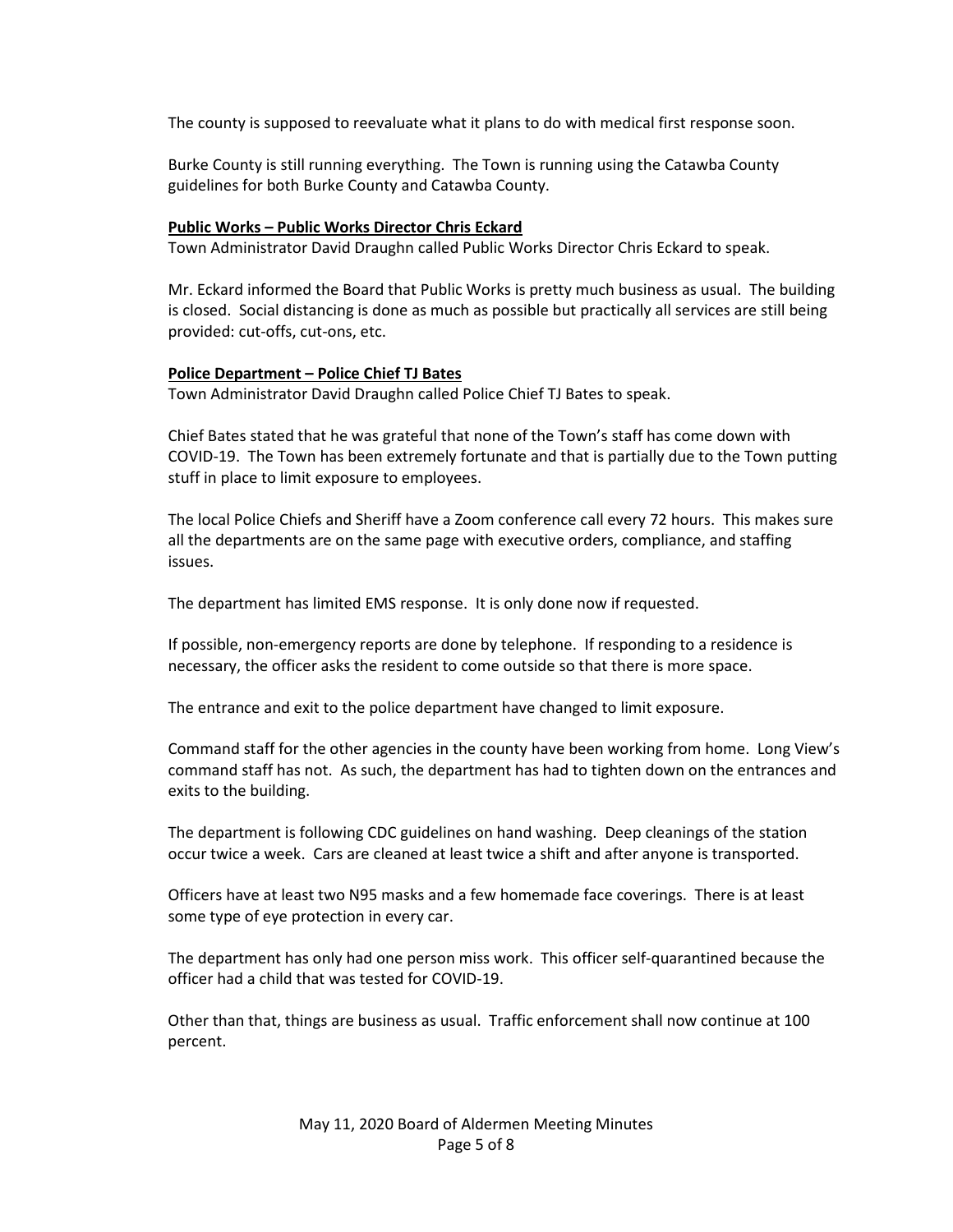The department is trying to stay safe while still trying to keep a distance from people. Calls have not slowed down. Domestic response has tripled. Suspicious people calls have increased but have somewhat evened out. Larceny calls for motor vehicles have somewhat increased. This mostly occurs at businesses where people have been leaving their keys in their cars and the cars have been stolen.

Aldermen Tester asked if the department will continue to take reports over the phone after the COVID-19 issue.

Chief Bates stated that he was a fan of that as it is easier for the public. Any time that a officer can take a report over the phone, he would like to continue to allow that. This would only be for non-emergency items. Officers will still need to go out and collect evidence as needed.

### **Town Administrator's Comments**

Mr. Draughn stated that he appreciates everyone's work. It has been different, but the Town is adapting.

# **Firefighter's Relief Fund**

Mr. Draughn stated that the Fire Department Relief Fund Board has recently lost a member. The member was the treasurer of the Relief Fund. The insurance commission has one appointment to that Board and they suggested that Finance Director James Cozart be appointed to that position. Mr. Cozart accepted that position.

Chief Brinkley stated that the Relief Fund Board would officially meet to accept Mr. Cozart's appointment soon.

# **OTHER BUSINESS**

There was no other business.

#### **ADJOURNMENT**

#### **Comments by Alderman Dallas Tester**

Alderman Tester thanked his lord and savior for the opportunity to be able to represent the Town. He thanked staff for their work, thanked Mr. Draughn and Mr. Cozart for their work on the Budget, and thanked Ms. Watson for her work handling the new meeting setup. He is sure everyone has been overwhelmed at times, but the staff of Long View has been great.

#### **Comments by Alderman Randall Mays**

Aldermen Mays congratulated Long View officers for Police Week.

Alderman Mays stated that he appointment to the Hickory Regional Planning Commission expires in June. The Board needs to handle the appointment or re-appointment during the June meeting.

When asked if he would like to stay on as the delegate, Aldermen Mays stated that he would like to.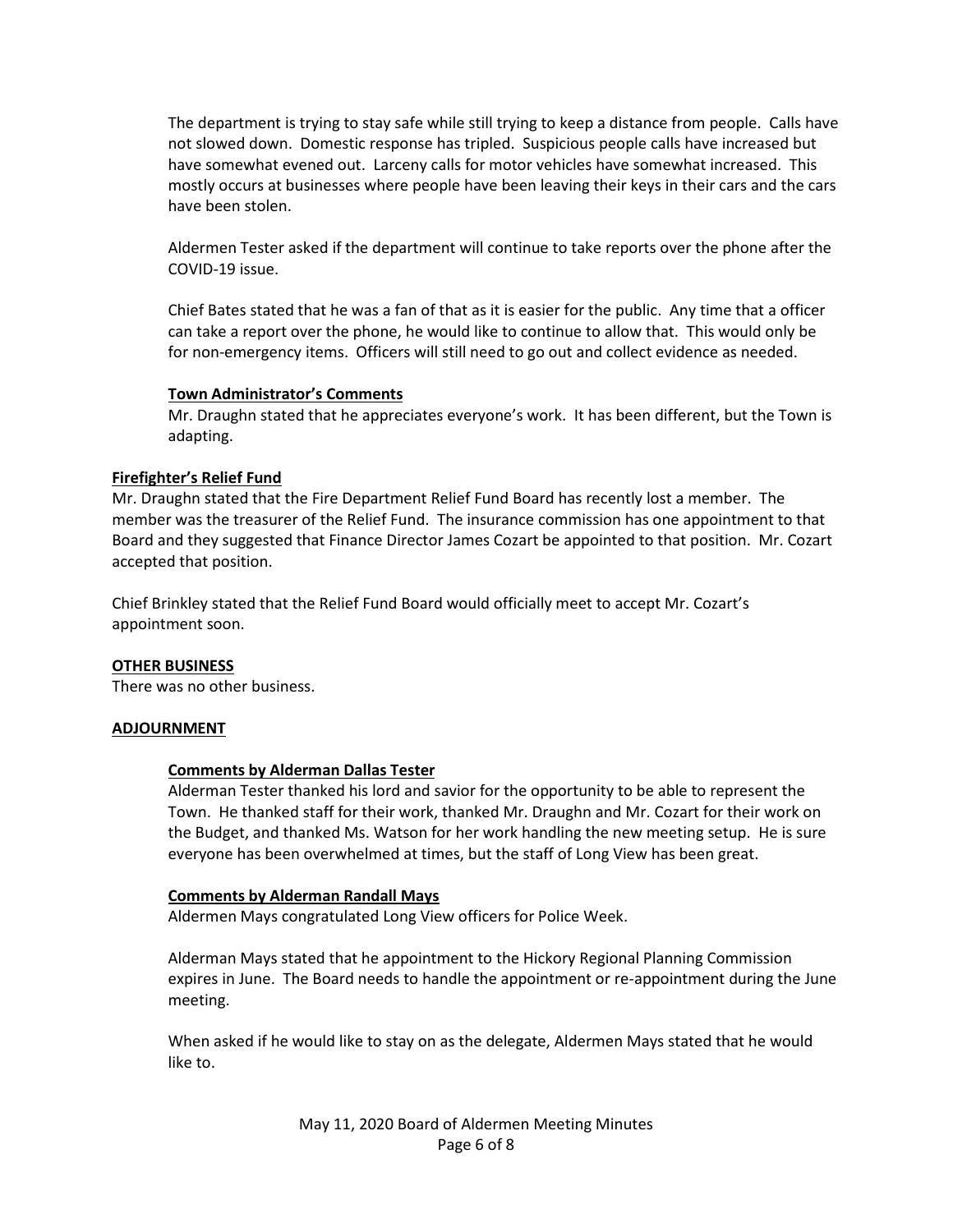Mr. Draughn stated that he would have it placed on the next meeting agenda.

### **Comments by Alderman Thurman VanHorn**

Alderman VanHorn stated that he would like to reiterate what Alderman Tester and Alderman Mays stated. Congrats on Police Week. He also appreciates what everyone has done during these extreme times. He hopes the Town could get back to normalcy soon. He applauds every department head and employee. He appreciates everyone's understanding of the situation.

### **Comments by Alderman David Elder**

Alderman Elder stated that he wished to thank everyone for their prayers and thoughts during his treatments. He commends everyone on their work on the budget. He stated, "This is a situation that is not in our control, but we will roll with it. As the saying goes, 'This too shall pass'. Another could be, 'That which does not kill you, makes you stronger'."

### **Comments by Mayor Marla Thompson**

Mayor Marla Thompson thanked everyone for what they have done. It is very much appreciated. She thanked Ms. Watson for doing a fantastic job with handling the new meeting setup.

Motion was made by Alderman Thurman VanHorn seconded by Alderman David Elder to adjourn the meeting at 7:00 p.m. The vote to approve was unanimous.

**\_\_\_\_\_\_\_\_\_\_\_\_\_\_\_\_\_\_\_\_\_\_\_\_\_\_\_\_\_\_\_\_\_ \_\_\_\_\_\_\_\_\_\_\_\_\_\_\_\_\_\_\_\_\_\_\_\_\_\_\_\_\_\_\_\_\_\_\_\_**

**AYES:** Mayor Pro Tempore / Alderman Randall Mays Alderman David Elder Alderman Gary Lingerfelt Alderman Dallas Tester Alderman Thurman VanHorn **NOES:** None

**Stephanie C. Watson Marla Thompson Town Clerk, CMC, NCCMC Mayor Mayor**